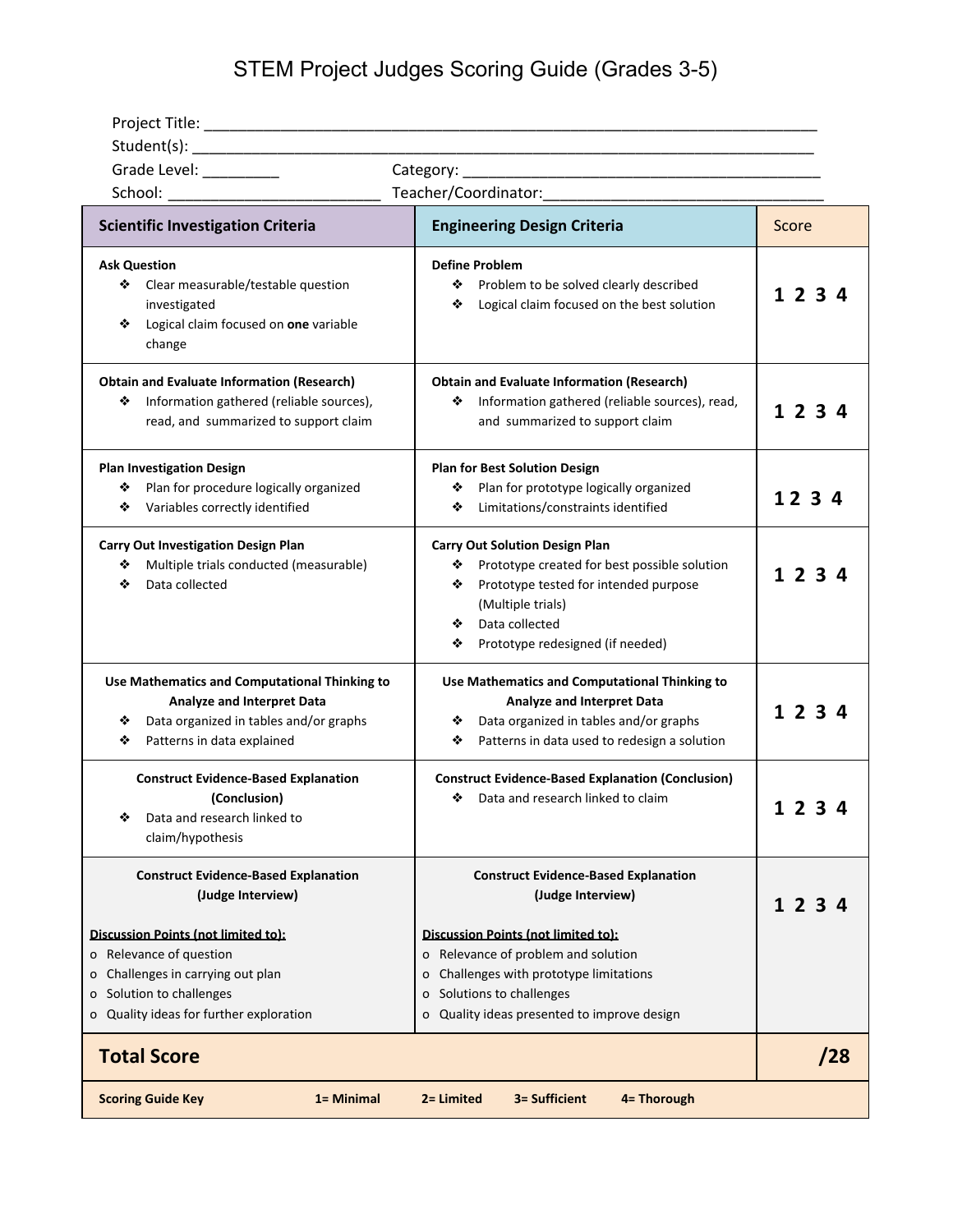## **Judge Comments**

| Project Title: |                      |
|----------------|----------------------|
| Student(s):    |                      |
| Grade Level:   | Category:            |
| School:        | Teacher/Coordinator: |

Areas of Strength:

Idea(s) for Improvement: